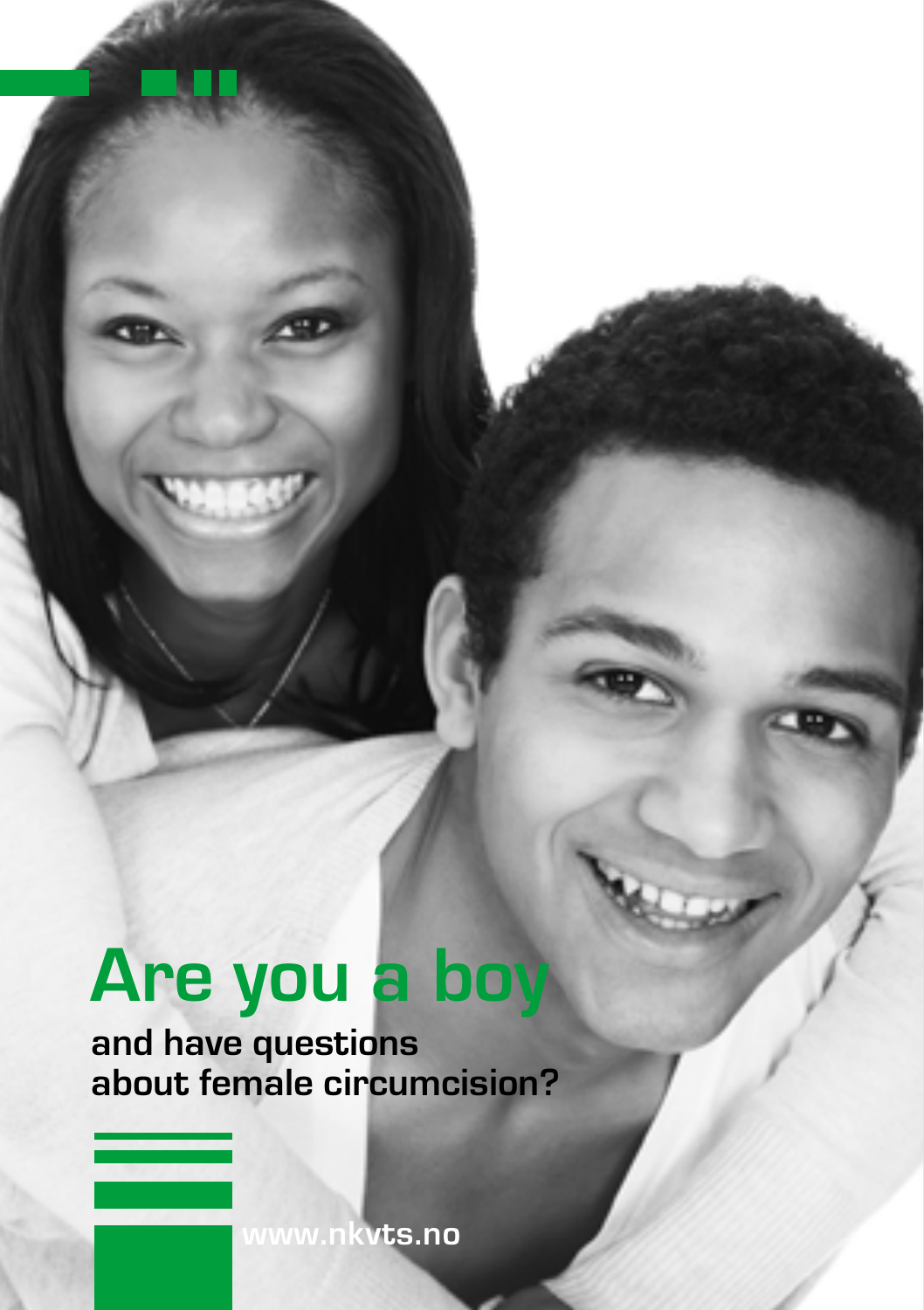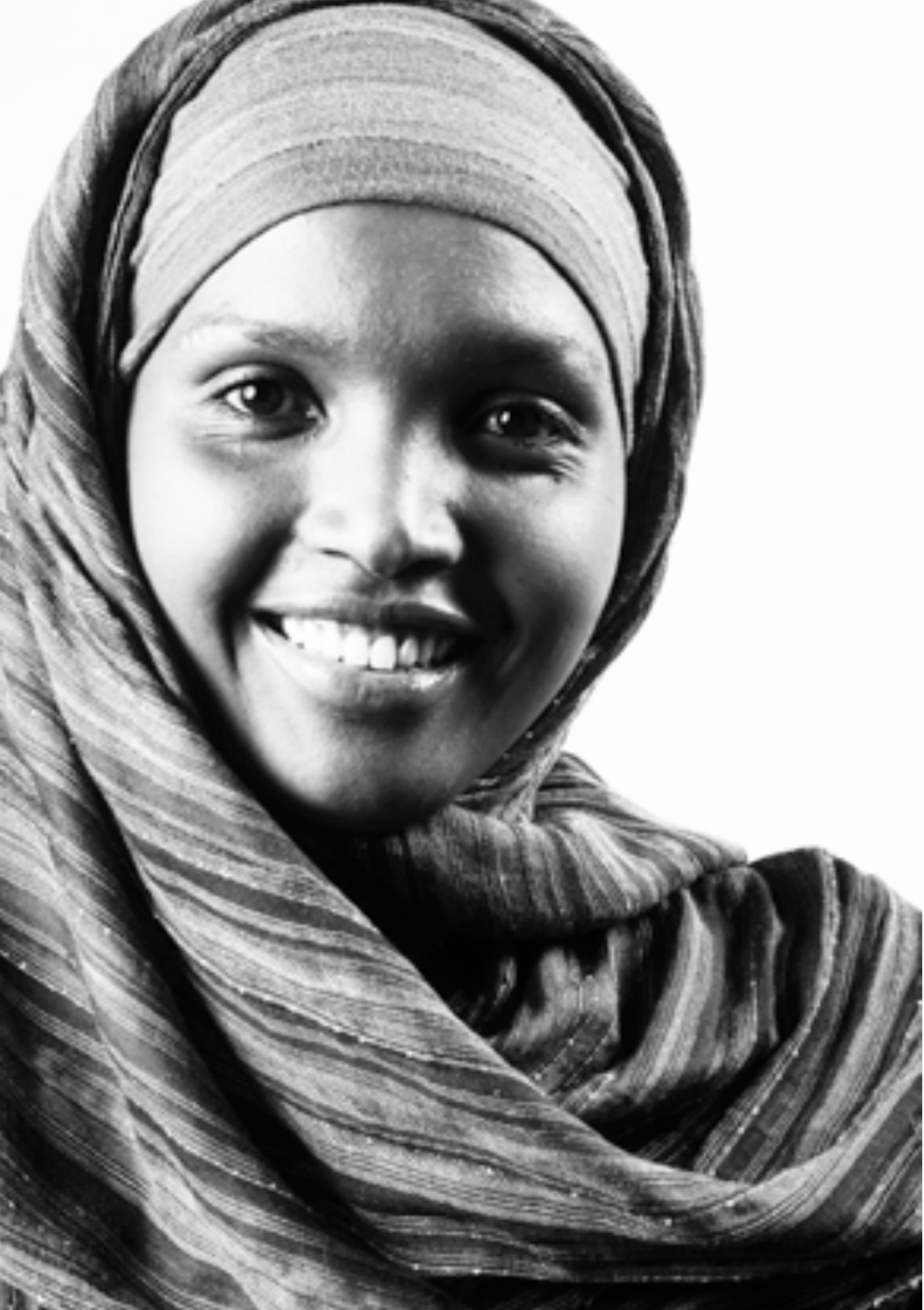#### **What is female circumcision?**

Female circumcision covers different procedures where parts of girls' genitalia are damaged or removed. There are two main types:

- 1) A procedure where all or part of the clitoris is removed. Often, the labia minora (inner lips) are also removed. This can be compared to the removal of boys' penis head. The procedure is often called «sunna».
- 2) A procedure where the labia are cut or scraped so that they grow together and close the genital area. This is called infibulation.

Both types are more extensive and dangerous than male circumcision, where the penis' foreskin is removed.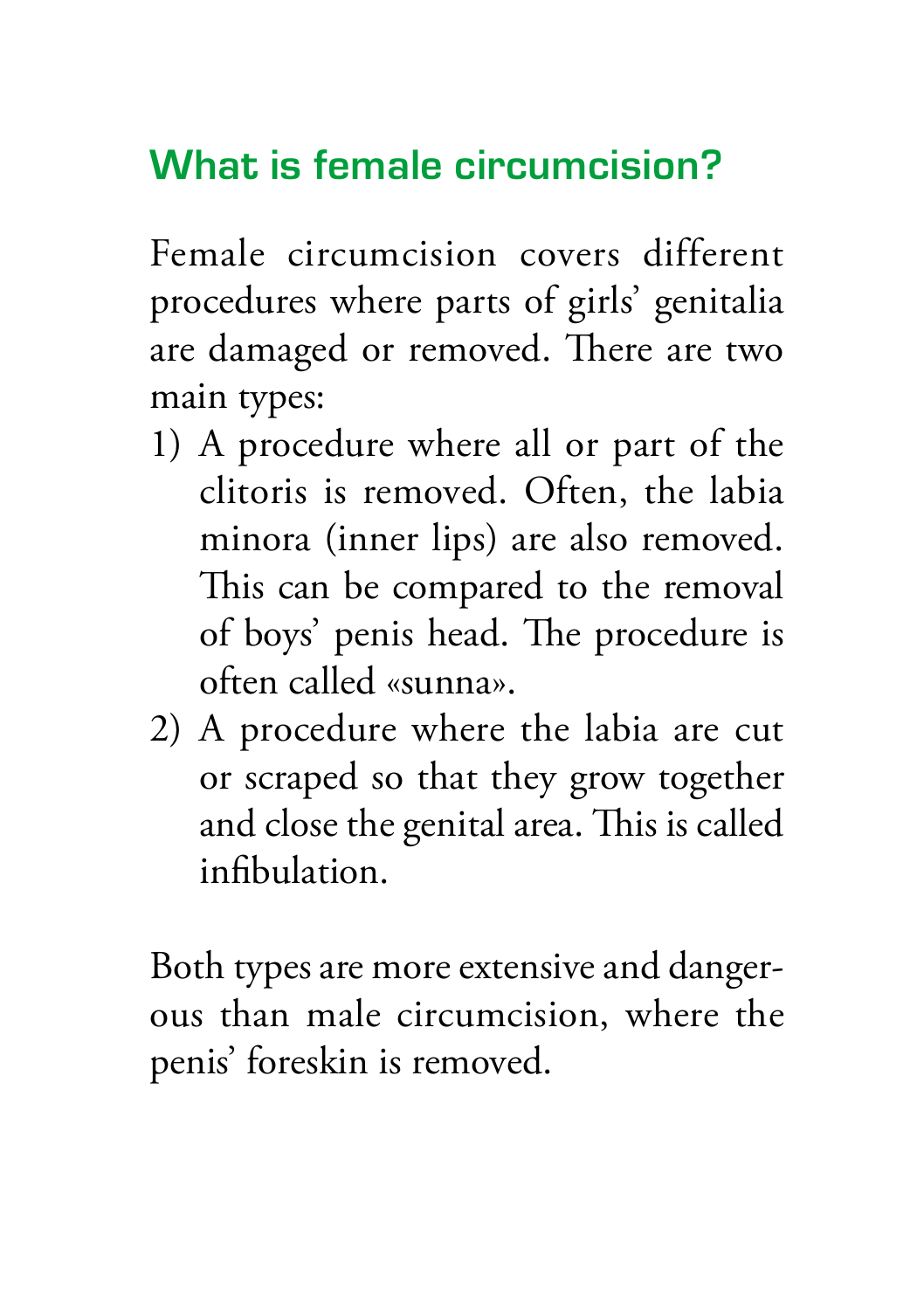#### **Is it dangerous?**

Yes. All types of female circumcision damage or disrupt the function of the sexual organs. It is dangerous and causes severe pain. Some even die. Many suffer infections. Many experience physical and mental problems for the rest of their lives. Pain, infections and cysts can occur. Some have difficulties getting pregnant. Giving birth becomes more painful and dangerous. Some babies are born dead because their mothers were circumcised. With infibulation, many have problems with urination or their periods. They must have an opening surgery before childbirth.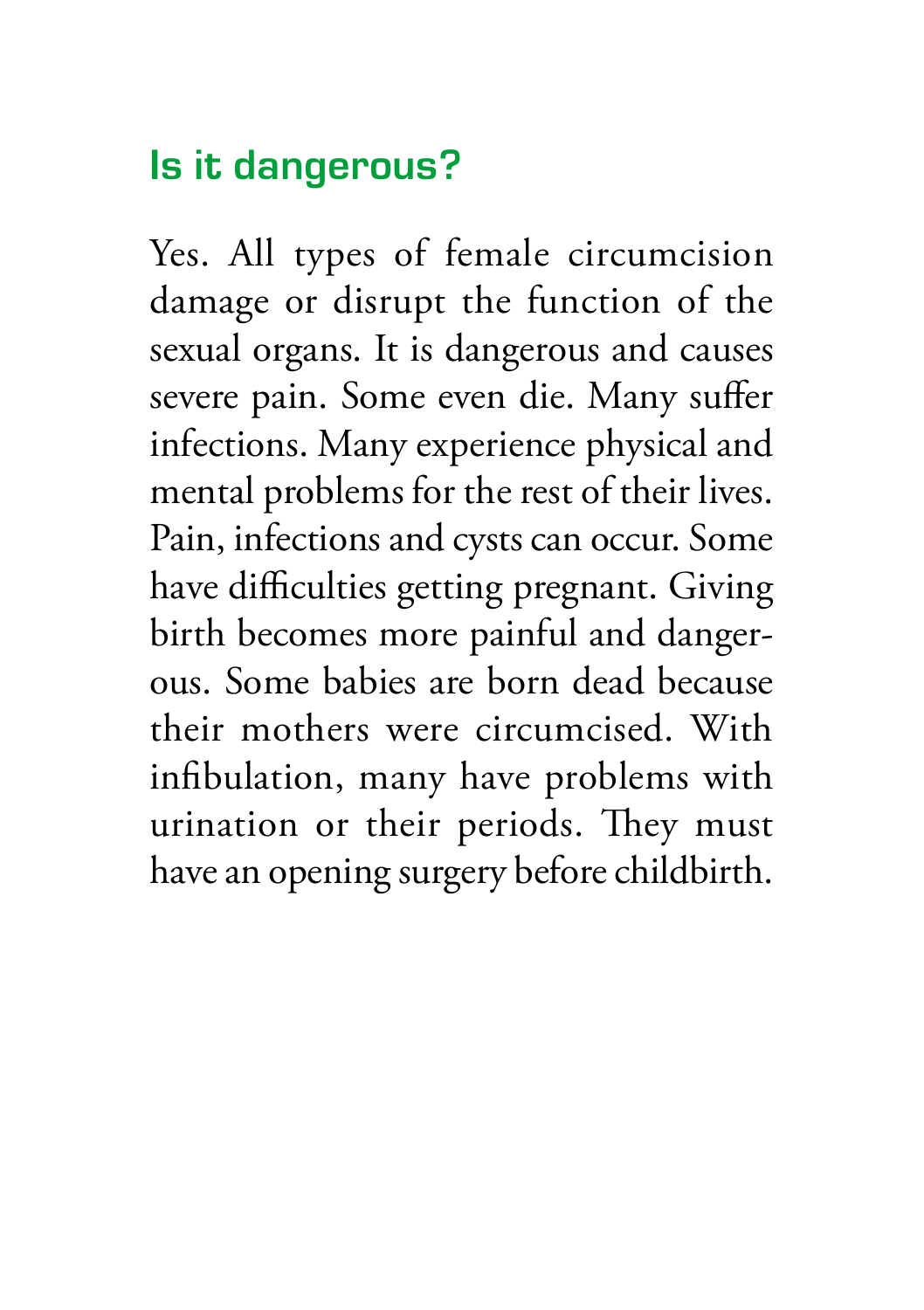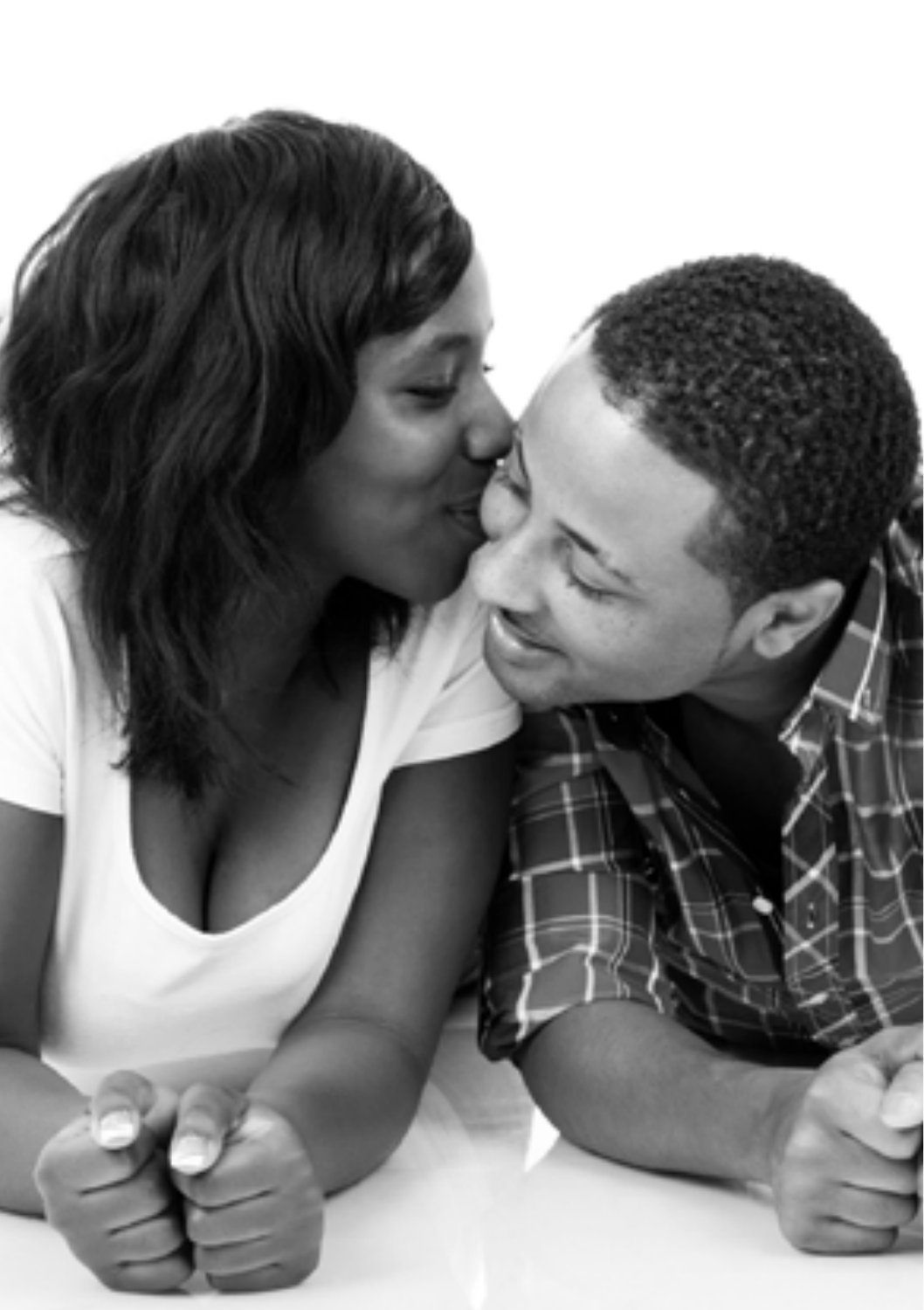## **Is female circumcision necessary?**

The female body is perfect the way it is. Nothing needs to be removed. Some believe that girls become more moral if they are circumcised. This is not correct. Circumcision does not affect girls' sexual morality or behavior. Circumcision is a cultural practice and cultural practices change all the time. You can help by rejecting the practice. No religion calls for female circumcision.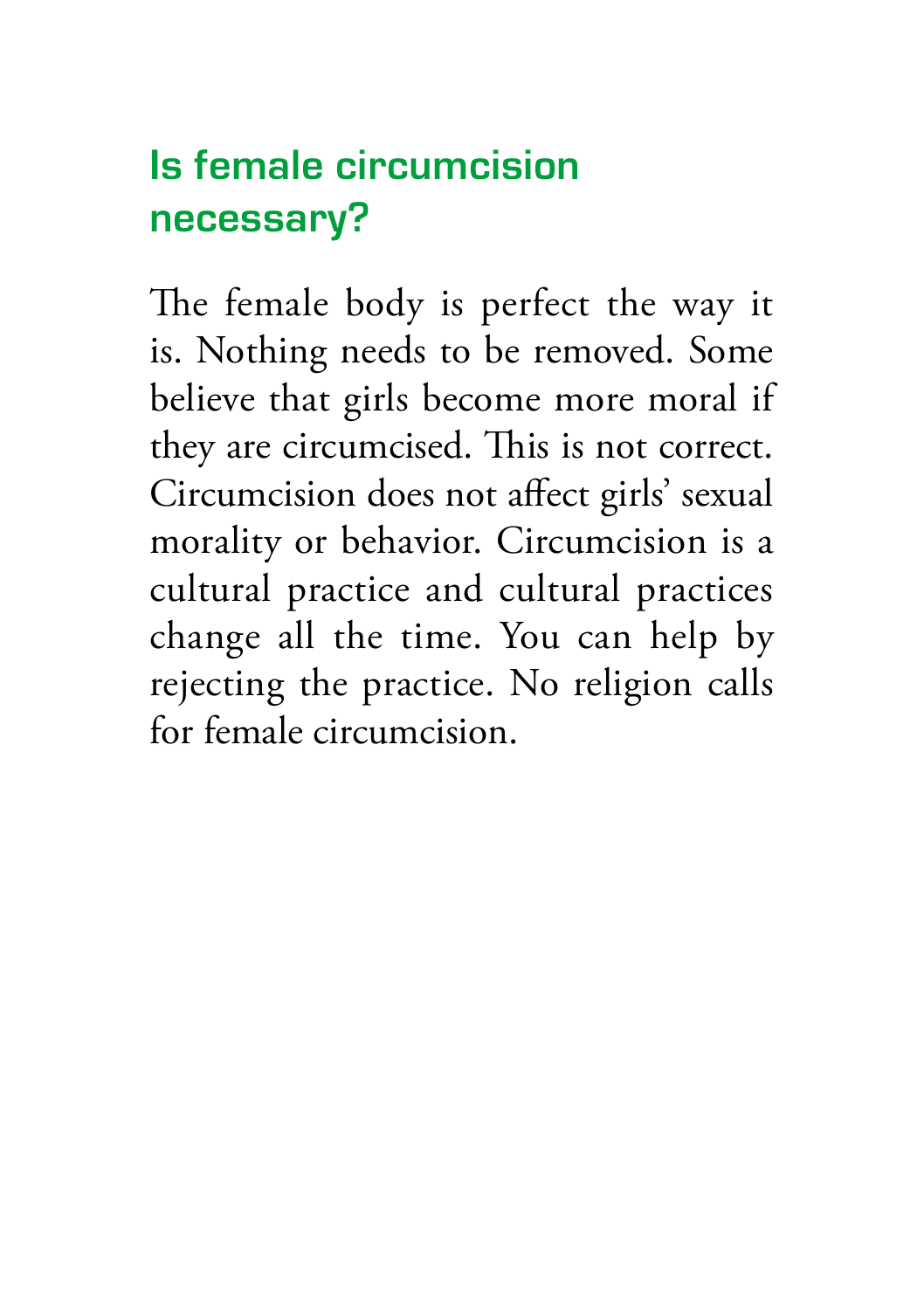## **Is female circumcision prohibited?**

All types of female circumcision are prohibited in Norway. It is illegal for all Norwegian residents whether or not they travelled to another country to have it done. Also, almost all countries where female circumcision is practiced have laws against the practice.

# **Is it true that female circumcision is no longer common?**

It is becoming less common in many countries. But still three million girls are circumcised every year.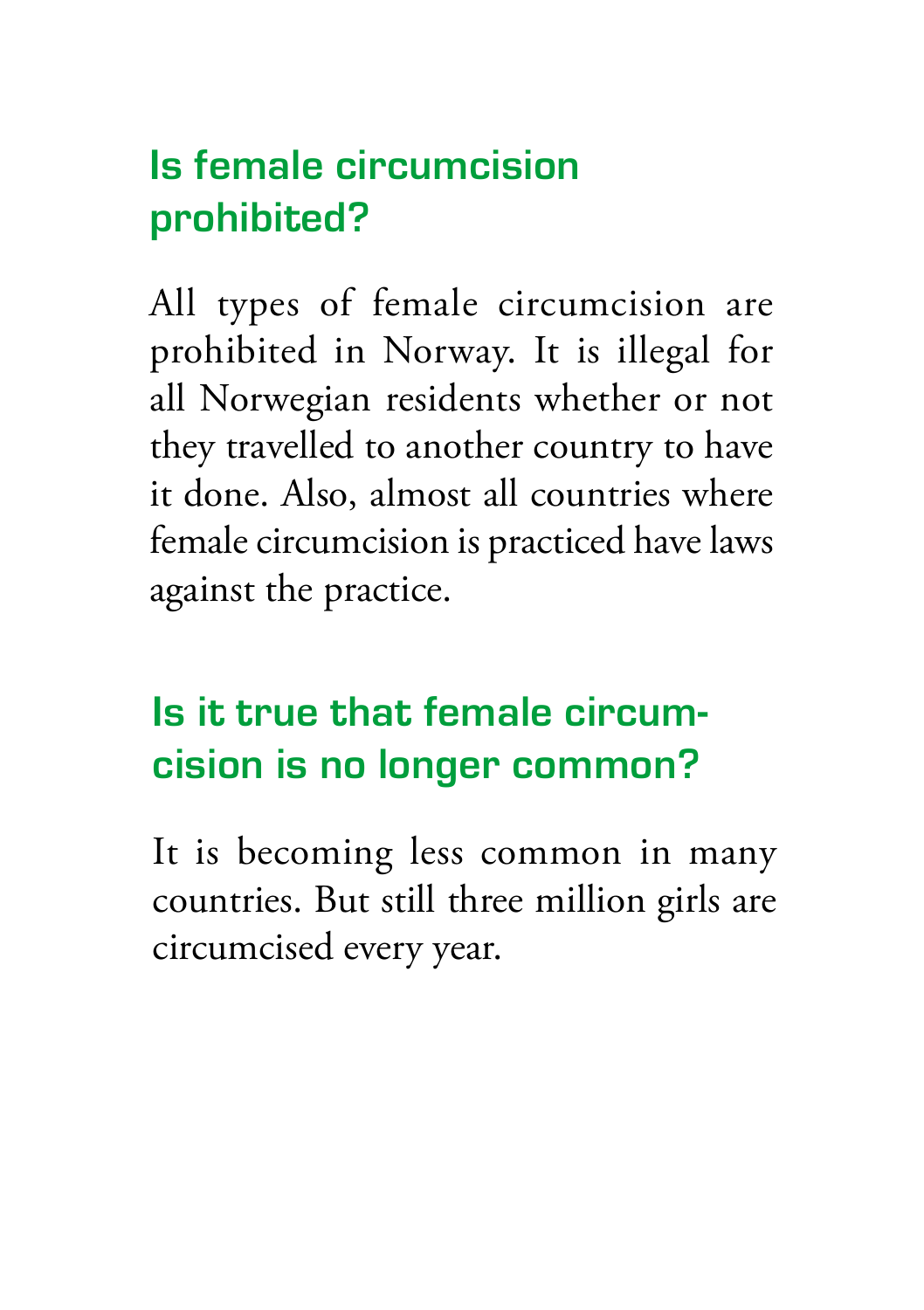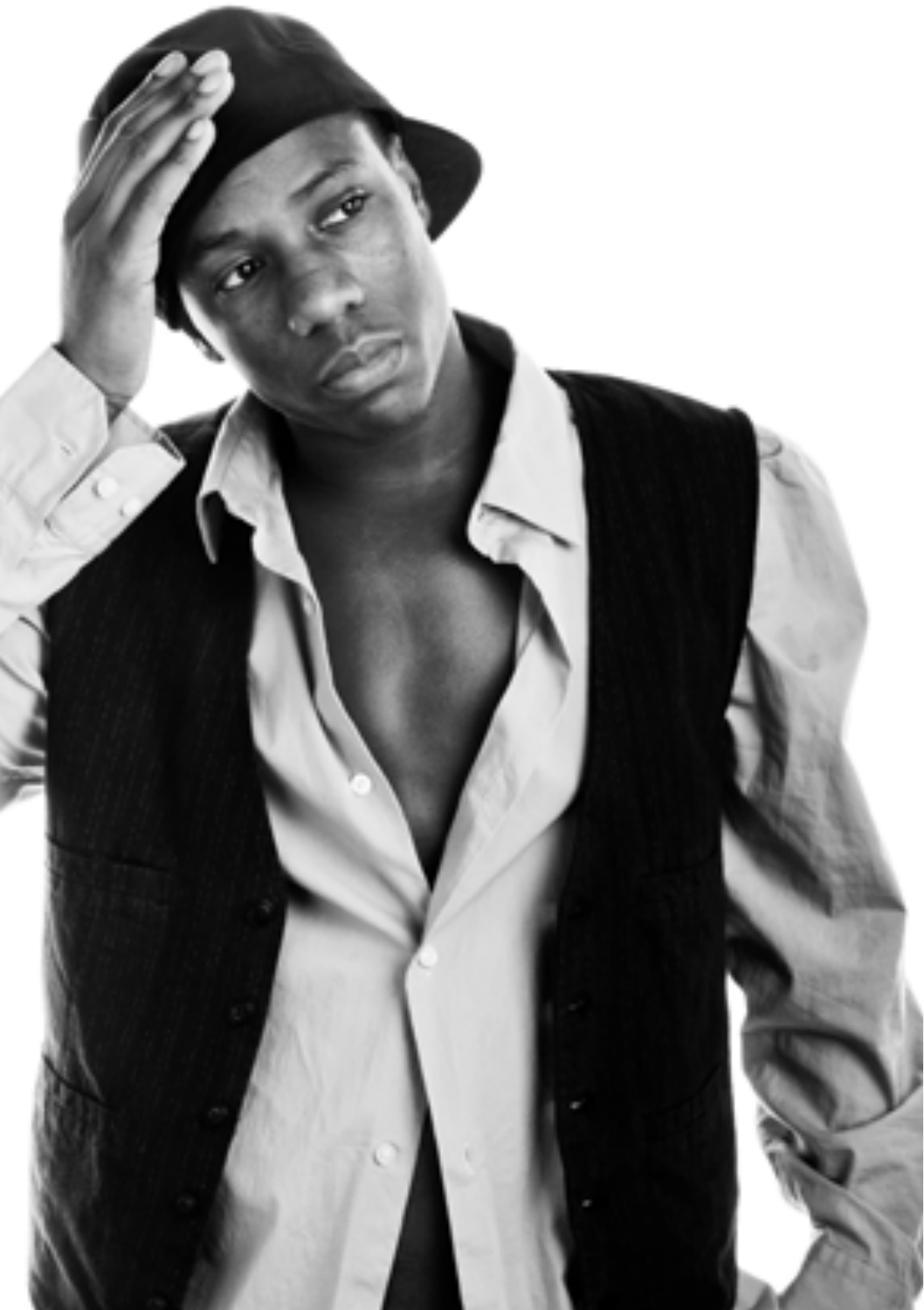## **Can I ask a girl if she is circumcised?**

The genital area is private. Most people do not talk to anyone about it, but perhaps they can talk to their very close friends or boyfriends. Those who want to have a sexual relationship should discuss it.

## **How to tell whether a girl is circumcised?**

It is not possible for others to tell whether a girl is circumcised or not if she is wearing clothes. One can only know if she herself lets you know or you are naked together.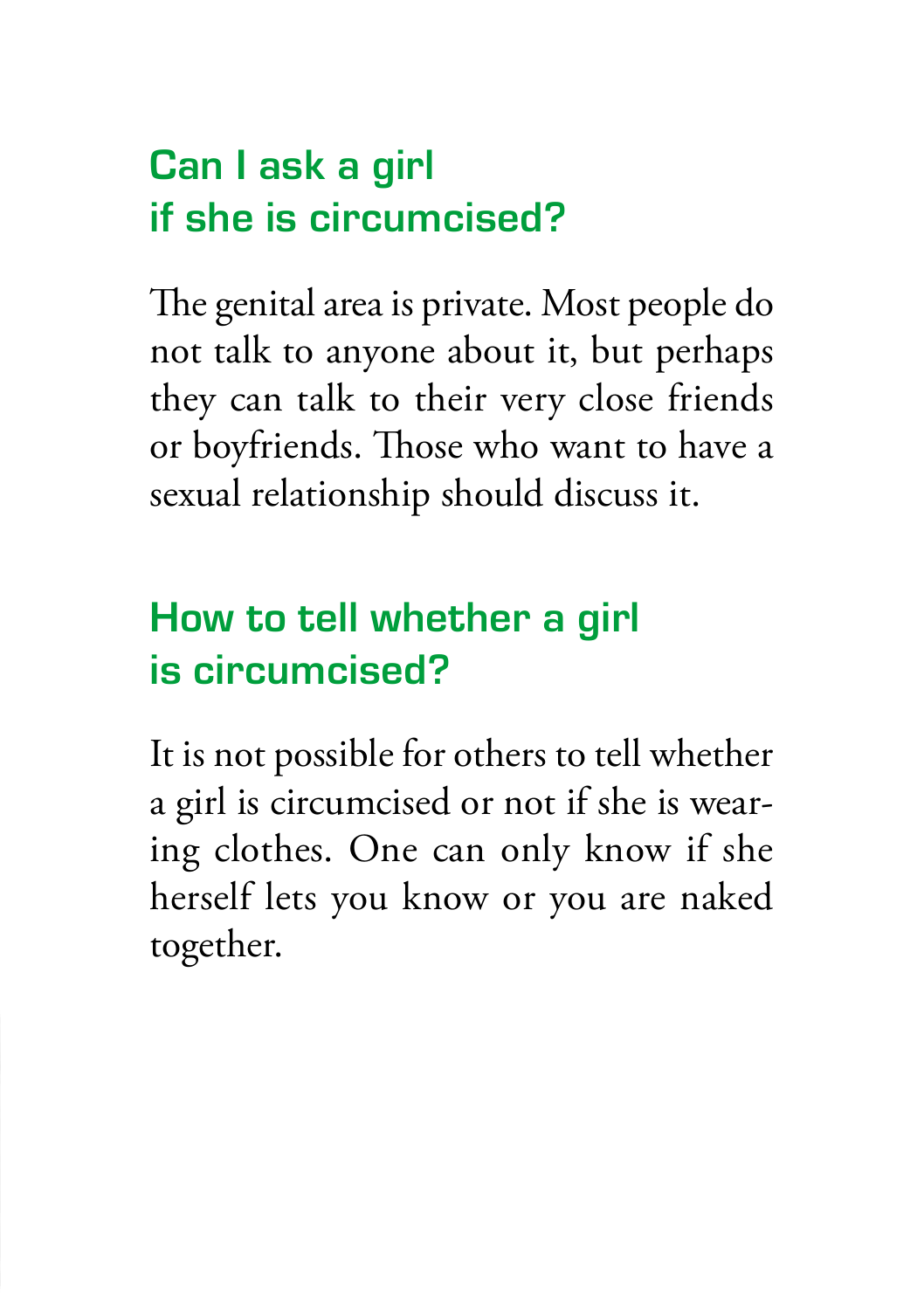#### **Do circumcised girls enjoy sex?**

The whole body is sensitive to sexual enjoyment, not just in the genital area. It may be particularly important to caress the entire body if the clitoris is damaged. It is also essential that she does not feel pain. For a girl to enjoy sex, it is important that she feels desire, feels safe and that the couple spends enough time together to get to know each other's bodies.

# **Can a girl get pregnant despite being infibulated?**

Yes.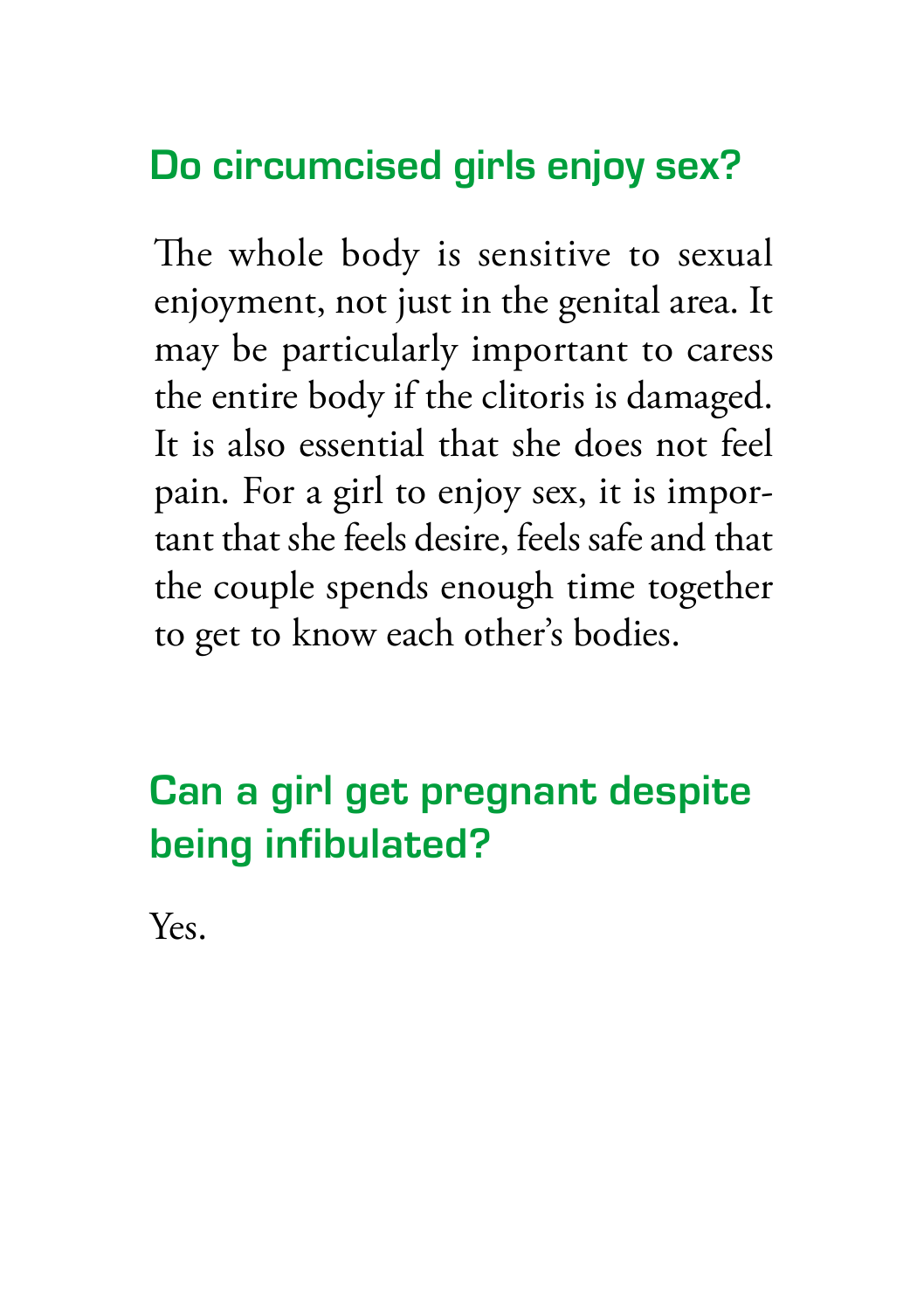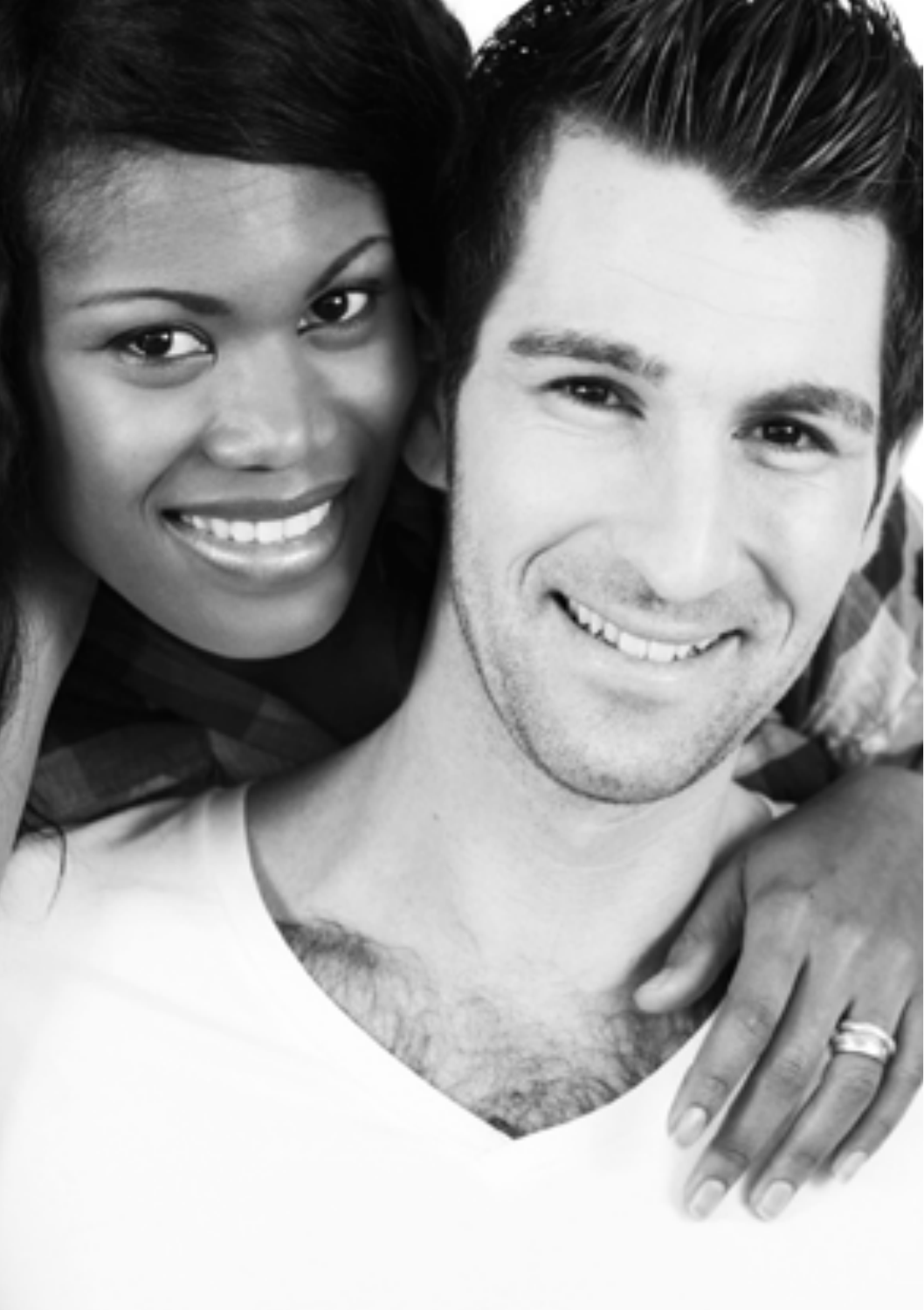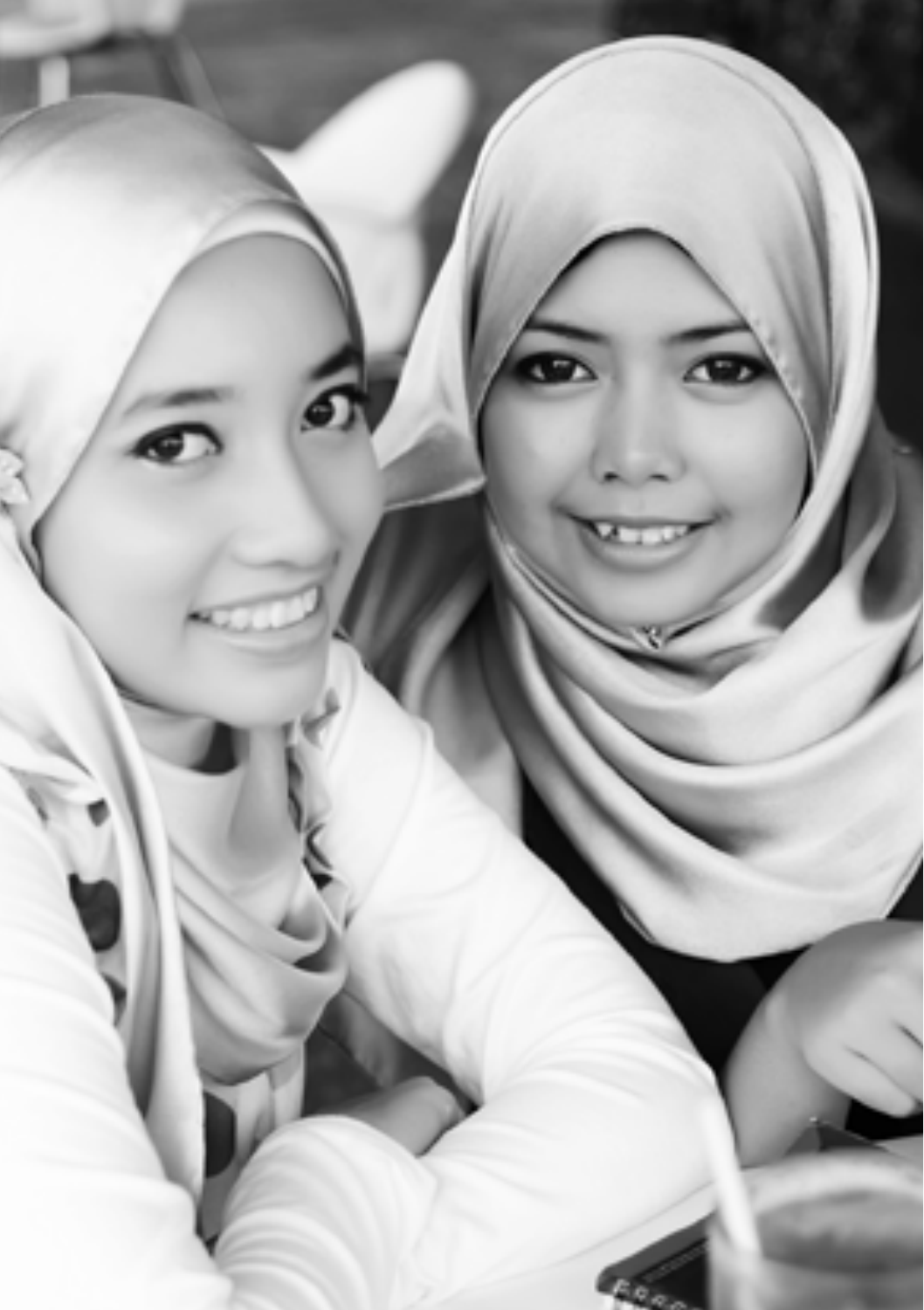# **What should boys consider if they will have sex with a girl who has been circumcised?**

Sex is voluntary. Spend sufficient time together to get familiar with both yours and your partner's body. Build trust. Then both of you can enjoy each other and have a good sexual relationship. If both of you have the desire and want it, you can also have intercourse. If a girl is circumcised, it is particularly important to be cautious of any potential pain or fear of pain, since her genital area might be oversensitive to pain.

#### **How old must you be to have sex?**

The age of consent in Norway is 16 years. The age limit is set to ensure that adults do not have sex with those under 16, and that children and adolescents do not have their sexual debut before they are ready for it, both mentally and physically.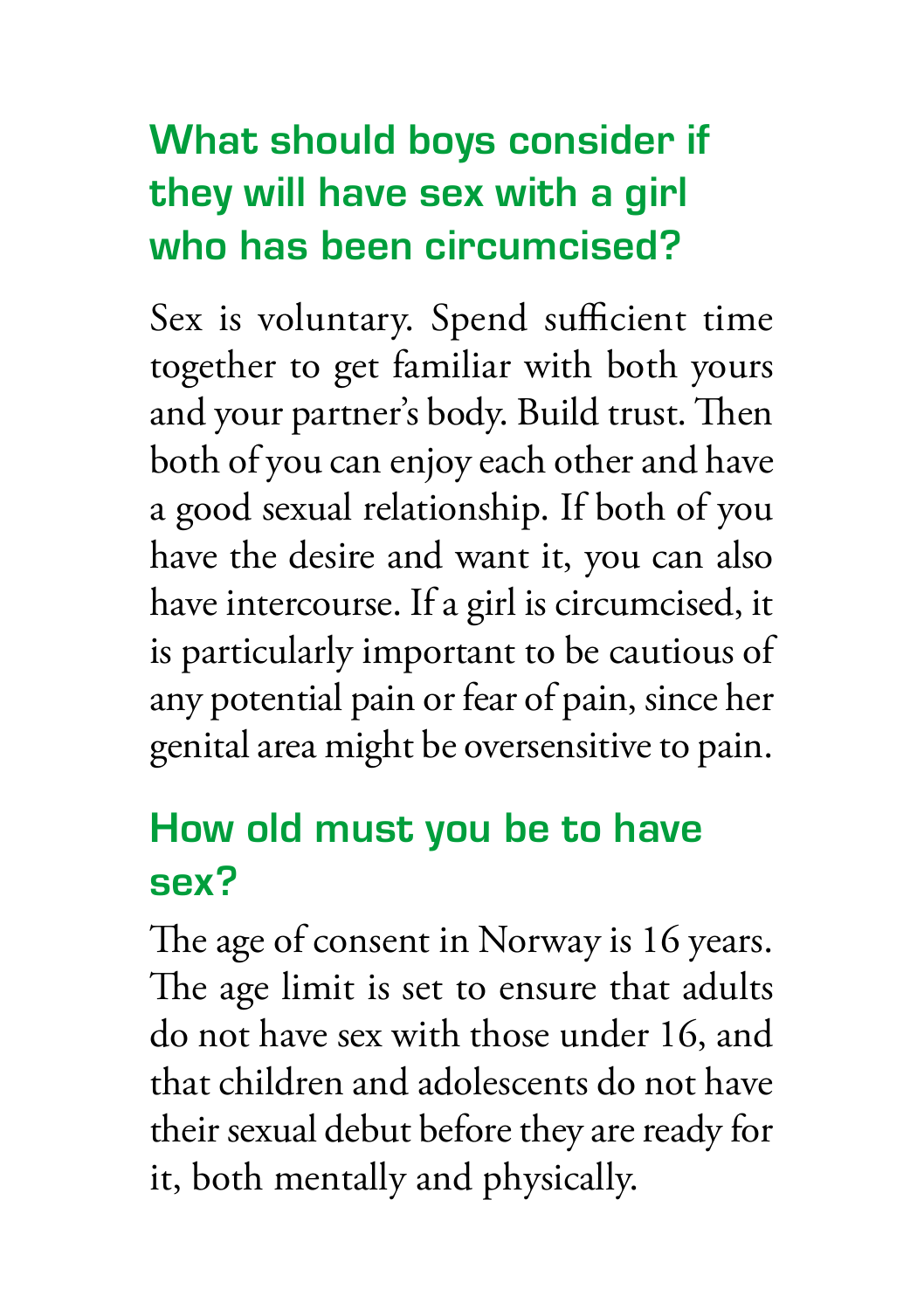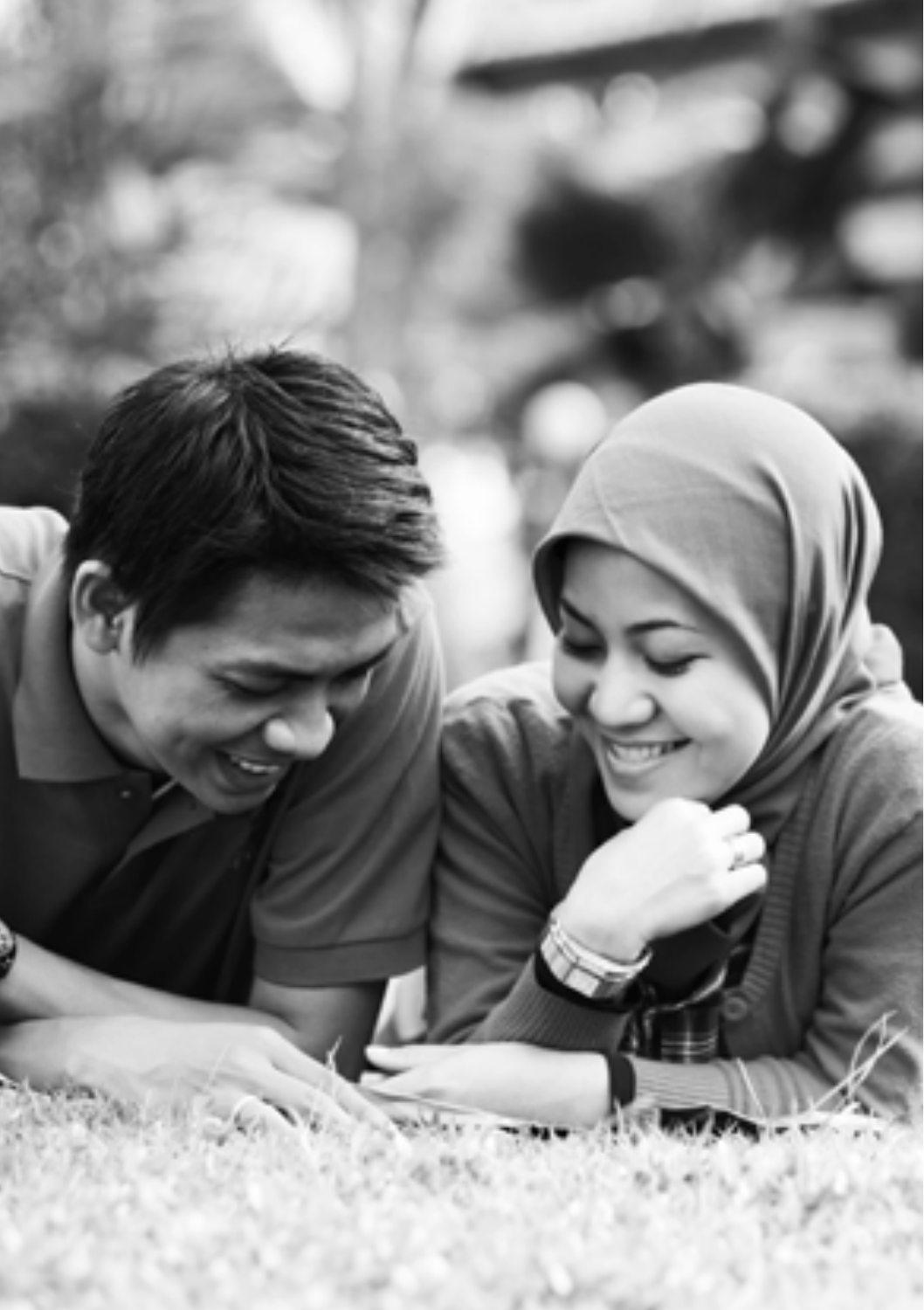#### **Can sex cause pain?**

Circumcision may cause damage that makes sexual interaction painful. For infibulated girls it is impossible to have a painless intercourse unless they have had an opening operation and their wounds have healed. If a girl feels pain or is afraid of possible pain during sexual intercourse and interaction, she can seek help and advice from a doctor or a nurse.

#### **How to open infibulation?**

All major hospitals offer opening operations. The surgery is an outpatient procedure and the girl can go home the same day. Such operations do not damage the hymen.